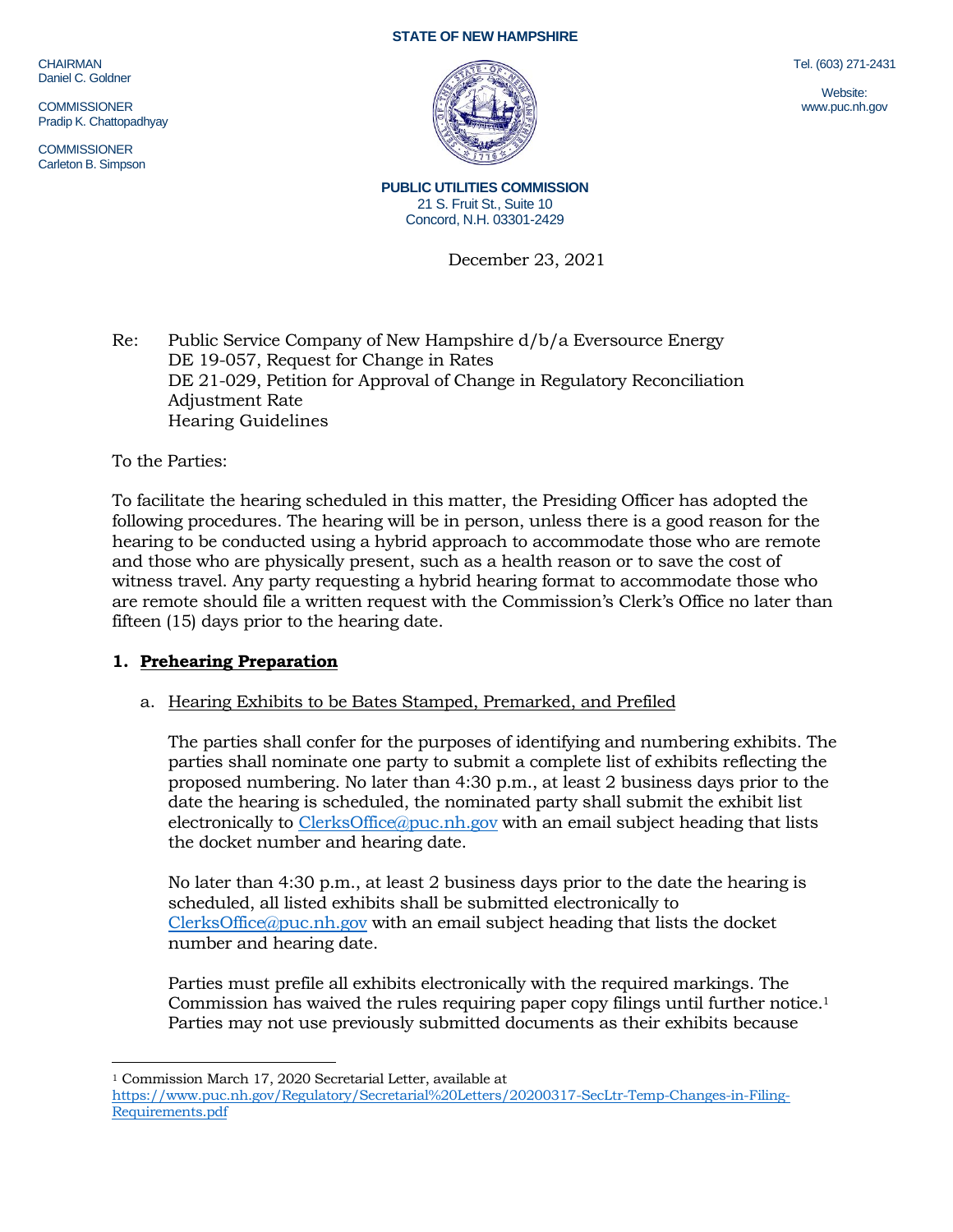those previously submitted documents will not have the required markings. Large files must be broken down into files that do not exceed 25 MB in size, and individual emails may not exceed 25 MB in size.

Parties must premark each exhibit in the upper right hand corner of each page with the docket number and the exhibit number. *See* N.H. Admin. R., Puc 203.22(d)(1). Parties must sequentially paginate each exhibit, which should be Bates-stamped with Arabic numerals only. *See* N.H. Admin. R., Puc 203.22(c). The sequential pagination must carry through multi-document exhibits. Bates numbering must appear in the lower right corner of each page of the exhibit, in approximately the same location, unless such placement would cause confusion or block the view of necessary information in the exhibit.

Parties must name each electronic version of an exhibit using the following naming convention: Docket No. without prefix\_Date of Hearing\_exh no. [Example: 20- 040\_2020-04-27\_exh\_3]. Parties may not include more than one exhibit per electronic file. If a large file exceeds 25 MB in size and has been broken into several smaller parts, this should be reflected in the exhibit number, such as "exh\_1 (Part 1 of 5)." Confidential files should be named using the following naming convention: con\_ Docket No. without prefix\_Date of Hearing\_exh no.

Failure of the parties to follow the above requirements may result in postponement of the hearing.

b. Witness Lists

No later than 4:30 p.m., at least 2 business days prior to the date the hearing is scheduled, each party shall submit its witness list electronically to [ClerksOffice@puc.nh.gov](mailto:Clerks.Office@puc.nh.gov) with an email subject heading that lists the docket number, hearing date, and name of party filing. The parties may submit a joint witness list. The Commission may limit the number of witnesses or time for each witness's testimony pursuant to Puc 203.21.

#### c. Filing and Service

All parties must observe the Commission's rules for service.

Parties may, but are not required to, file paper copies of exhibits and exhibit lists at this time. If parties elect to file only electronically at this time, then they are directed to maintain one paper copy of all filings. The Commission will issue a subsequent order or letter indicating when that paper copy must be filed.

#### d. Confidential Information

No later than 4:30 p.m., at least 2 business days prior to the date the hearing is scheduled, parties must advise the Commission by email sent to [ClerksOffice@puc.nh.gov](mailto:Clerks.Office@puc.nh.gov) and the service list only if they will be discussing or introducing confidential information during the hearing. If so, parties should identify the confidential information in question.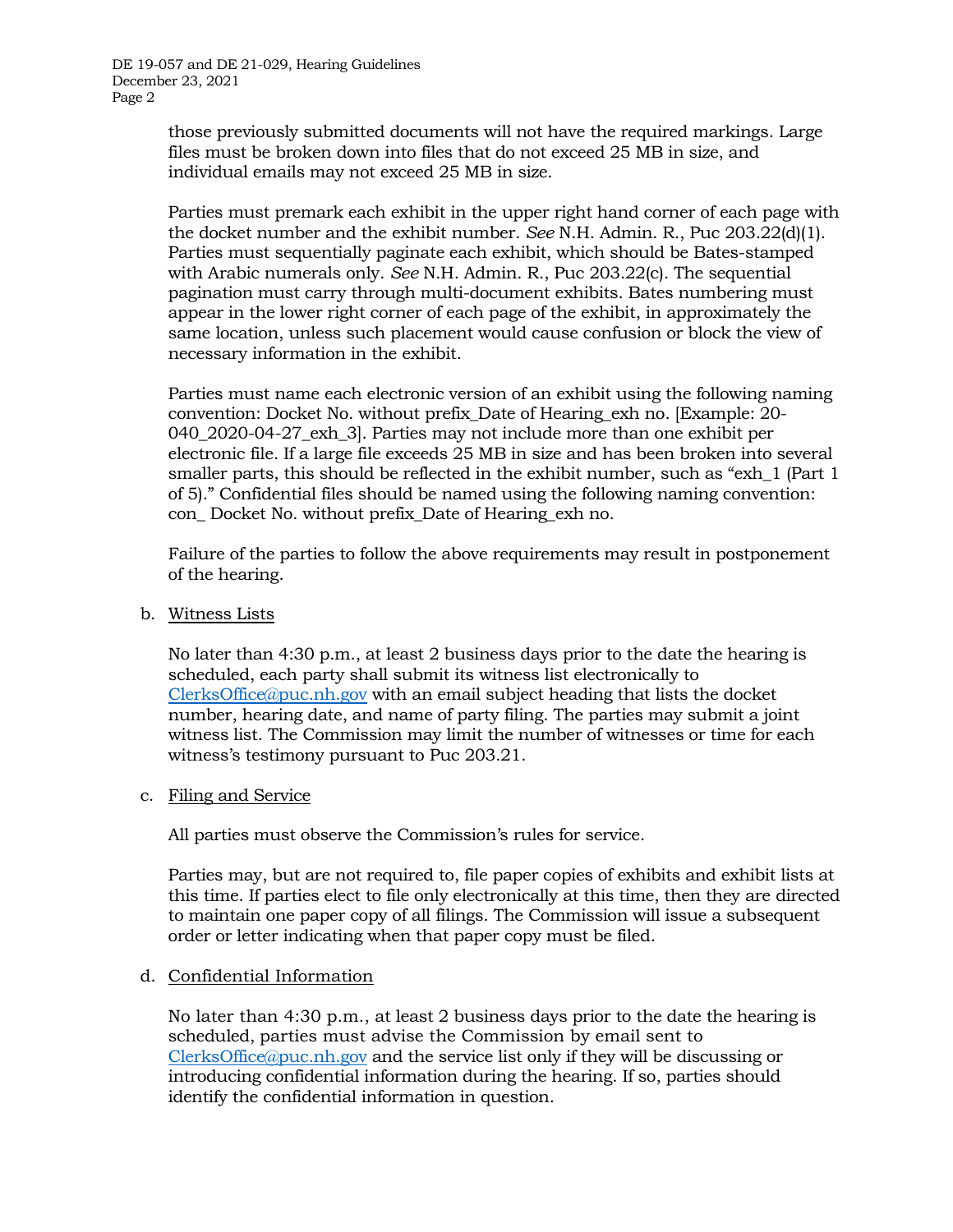# **2. Conduct of Hybrid Hearing**

#### a. Use of Webex Videoconferencing Platform

If a hybrid hearing format will be used, the Commission will use the Webex videoconferencing software to hold the hearing. Parties will be sent a link to the Webex videoconference in advance that will enable them to join the hearing remotely.

#### b. Technology Requirements for Remote Participation & Best Practices

Parties and individuals participating remotely must have the ability to be seen and heard by the commissioners during the hearing. Accordingly, some form of camera device and microphone must be available to remote participants. All individuals participating remotely are encouraged to use a hard-wired, not wireless, internet connection and a good quality wired microphone. Participants should download and test the Webex software in advance of the hearing.

#### c. Preregistration of Remote Participants

No later than 4:30 p.m., at least 2 business days prior to the date the hearing is scheduled, each person wishing to speak for, or on behalf of, a party, or to provide public comment, during the hearing must register with the moderator<sup>2</sup> at [PUCWebModerator@puc.nh.gov](mailto:PUCWebModerator@puc.nh.gov) by sending an email with a subject heading that lists the docket number, hearing date, and name of party filing. A party should submit one email for all of its participants (witnesses, attorneys, etc.) listing the name, email address, and telephone number of each participant.

#### d. Preregistration of In-Person Participants

Parties and members of the public wishing to attend the hearing in person are encouraged to register in advance at [ClerksOffice@puc.nh.gov](mailto:Clerks.Office@puc.nh.gov) or by calling the Commission at (603) 271-2431, at least two days before the hearing.

#### e. Presentation of Exhibits by Remote Participants

Each participant must clearly identify each exhibit by its premarked number before referencing it or introducing it by video during the hearing. If it will be necessary for a party to display an exhibit (or exhibits) on the screen during the hearing, then that party must do a run-through with the moderator at least one business day prior to the scheduled hearing to ensure that the party knows how to do so and how to close the presentation when it is complete.

<sup>2</sup> The moderator is a staff member assigned to aid the Commission with the technological aspects of the remote hearing.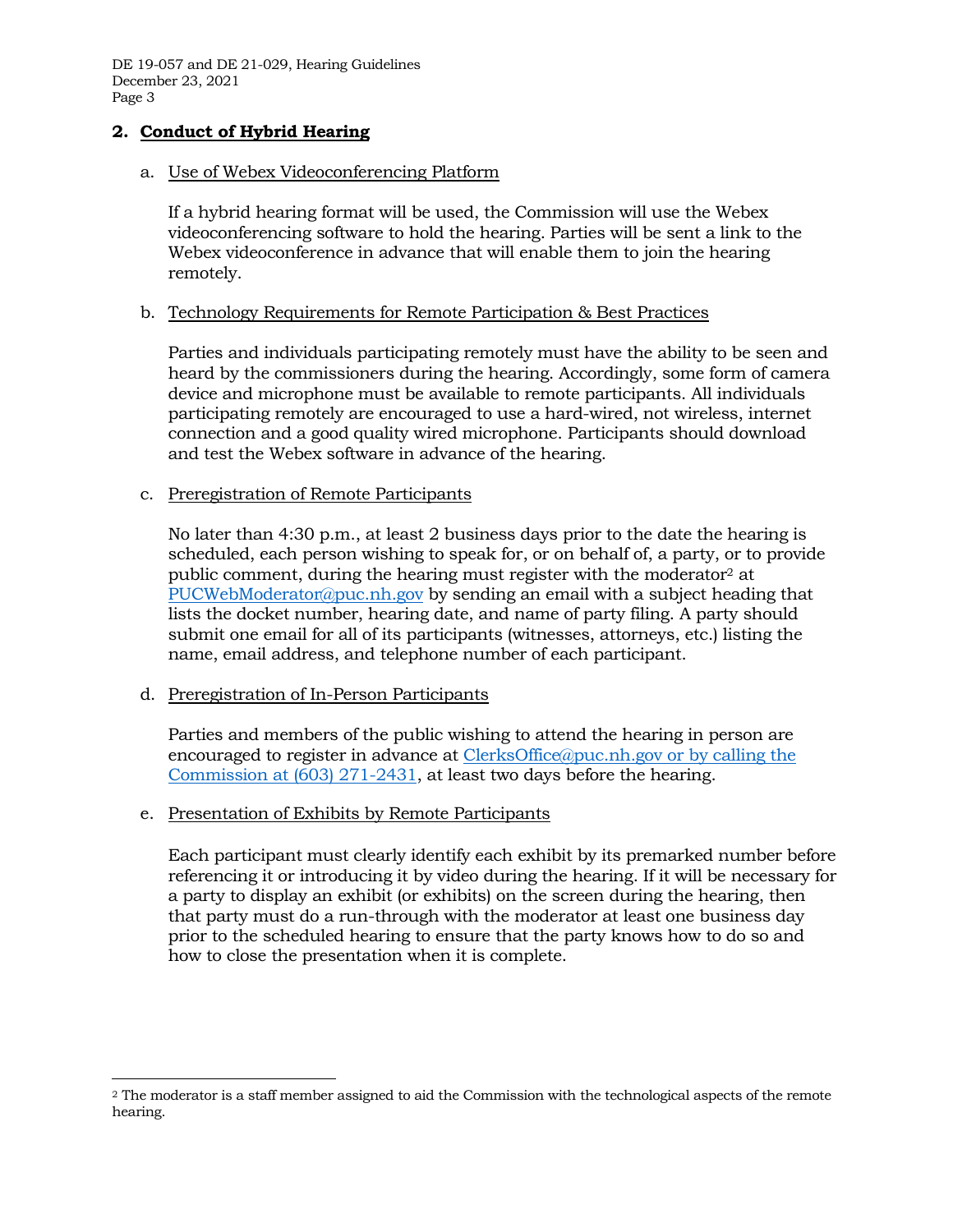f. Technology Trouble Shooting on the Hearing Day

Hearing participants joining remotely via Webex must join the Webex conference at least 15 minutes before the scheduled commencement of the hearing to verify their names and affiliations, resolve any technical issues, and discuss any necessary preparations prior to the commencement of the hearing.

Any participant experiencing difficulties obtaining access to, or participating in, the hearing should call the Commission at (603) 271-2431.

### g. Hybrid Hearing Protocol for Remote Participants

A stenographer will make a record of each of the Commission's hearings. Therefore, during the hybrid hearing, all participants must choose the "mute" option when they are not speaking to ensure the best sound quality. The moderator will mute any participant causing noise interference.

Although participants must mute their microphones when not speaking, participants wishing to make an objection may unmute for that purpose. For any other issue, anyone wishing to speak should physically raise their hand first and should only speak after being recognized by the Presiding Officer.

All non-active participants who are not attorneys will be placed in "attendee" mode, which will deactivate their microphone and video feed, to make it easier for other participants and the Commissioners to focus on the speakers during the hearing and to reduce network saturation. Non-active participants will still be able to view and hear the hearing.

Each participant must clearly identify him- or herself before speaking and identify any other persons present at the participant's location. Speakers are advised to face their camera and speak slowly, with frequent pauses, to ensure accurate transcription.

The Commission does not recommend the use of the Webex "private chat" function to facilitate attorney/client consultations. The Commission does not use or monitor the chat function during hybrid hearings.

h. Although the Commission will, if necessary, address any confidential matters separately at a single time during the hybrid hearing, the Commission may also need to do so at other times during the hearing, at which time public access to the hearing will be suspended. The public and parties who do not have a right to confidential information will not be able to participate in the hearing when this occurs for so long as confidential information is being addressed during the hearing.

The Presiding Officer may issue further procedures as necessary.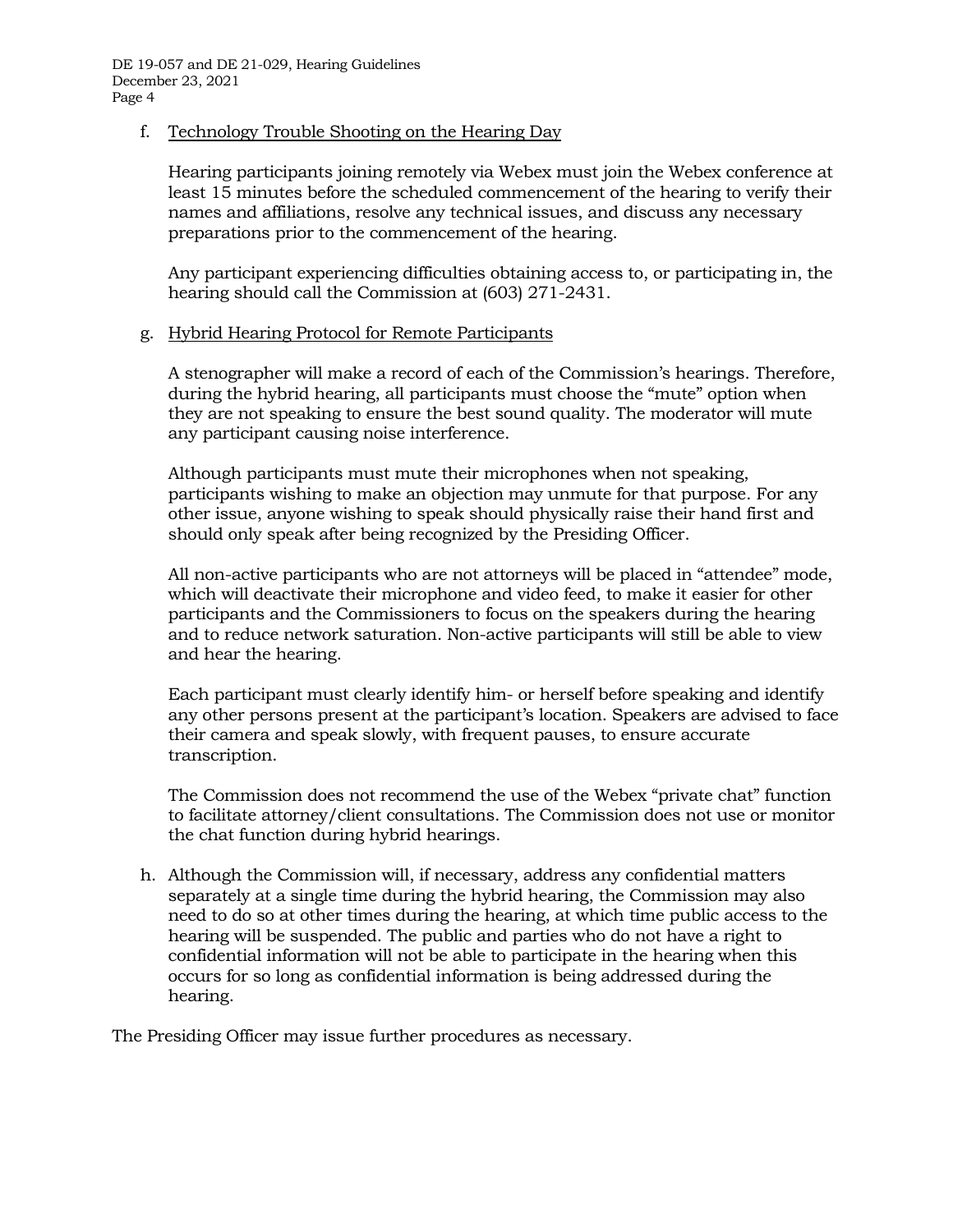Sincerely,

 $\sum_{v\in V}$   $\frac{1}{2}$   $\frac{1}{2}$   $\frac{1}{2}$   $\frac{1}{2}$   $\frac{1}{2}$   $\frac{1}{2}$   $\frac{1}{2}$   $\frac{1}{2}$   $\frac{1}{2}$   $\frac{1}{2}$   $\frac{1}{2}$   $\frac{1}{2}$   $\frac{1}{2}$   $\frac{1}{2}$   $\frac{1}{2}$   $\frac{1}{2}$   $\frac{1}{2}$   $\frac{1}{2}$   $\frac{1}{2}$   $\frac{1}{2}$   $\frac{1}{2}$ 

Daniel C. Goldner Presiding Officer Chairman

cc: Service List (Electronically) Docket File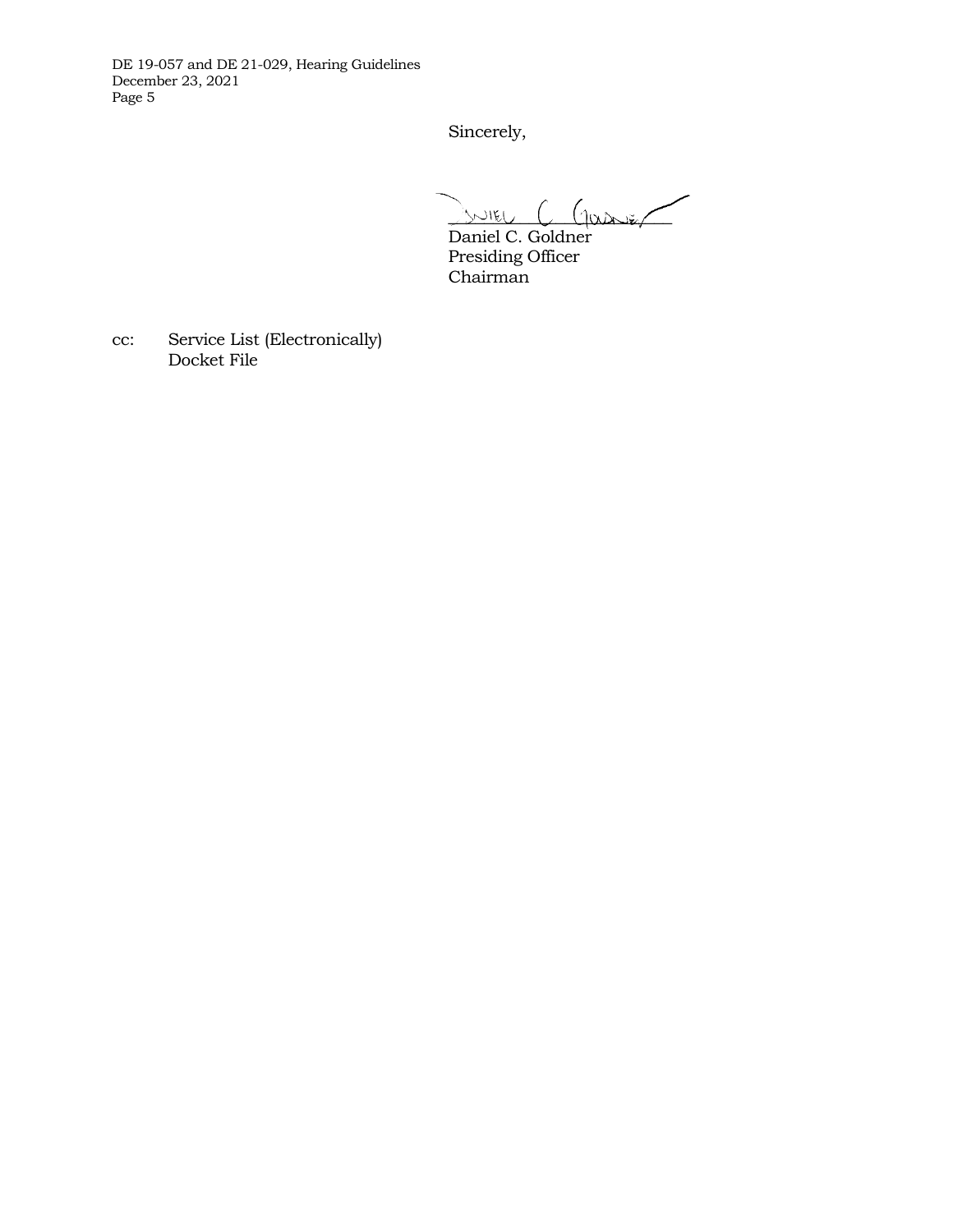# Service List - Docket Related

Docket# : 19-057

Printed: 12/23/2021

Email Addresses

ClerksOffice@puc.nh.gov nhregulatory@eversource.com mbirchard@keyesfox.com aboyd@acadiacenter.org brianna@cleanenergynh.org kelly@cleanenergynh.org brian.d.buckley@energy.nh.gov rburke@nhla.org richard.t.chagnon@energy.nh.gov jessica.chiavara@eversource.com john@johncoffman.net roger@fsconline.com kristi.davie@eversource.com julianne.m.desmet@oca.nh.gov paul.b.dexter@energy.nh.gov jdonahue@preti.com pearl.donohoo-vallett@brattle.com jay.e.dudley@energy.nh.gov stephen.r.eckberg@energy.nh.gov eemerson@primmer.com sam@cleanenergynh.org thomas.c.frantz@energy.nh.gov mhorne@hcc-law.com tklaes@blueridgecs.com donald.m.kreis@oca.nh.gov erica.menard@eversource.com karen.j.moran@energy.nh.gov scott@sjmuellerlaw.com dmullinax@blueridgecs.com elizabeth.r.nixon@energy.nh.gov amanda.o.noonan@energy.nh.gov ocalitigation@oca.nh.gov rebecca.ohler@des.nh.gov rorie.e.patterson@energy.nh.gov melissa.price@eversource.com jralston@keeganwerlin.com agustin.ros@brattle.com sanem.sergici@brattle.com christopher.skoglund@des.nh.gov